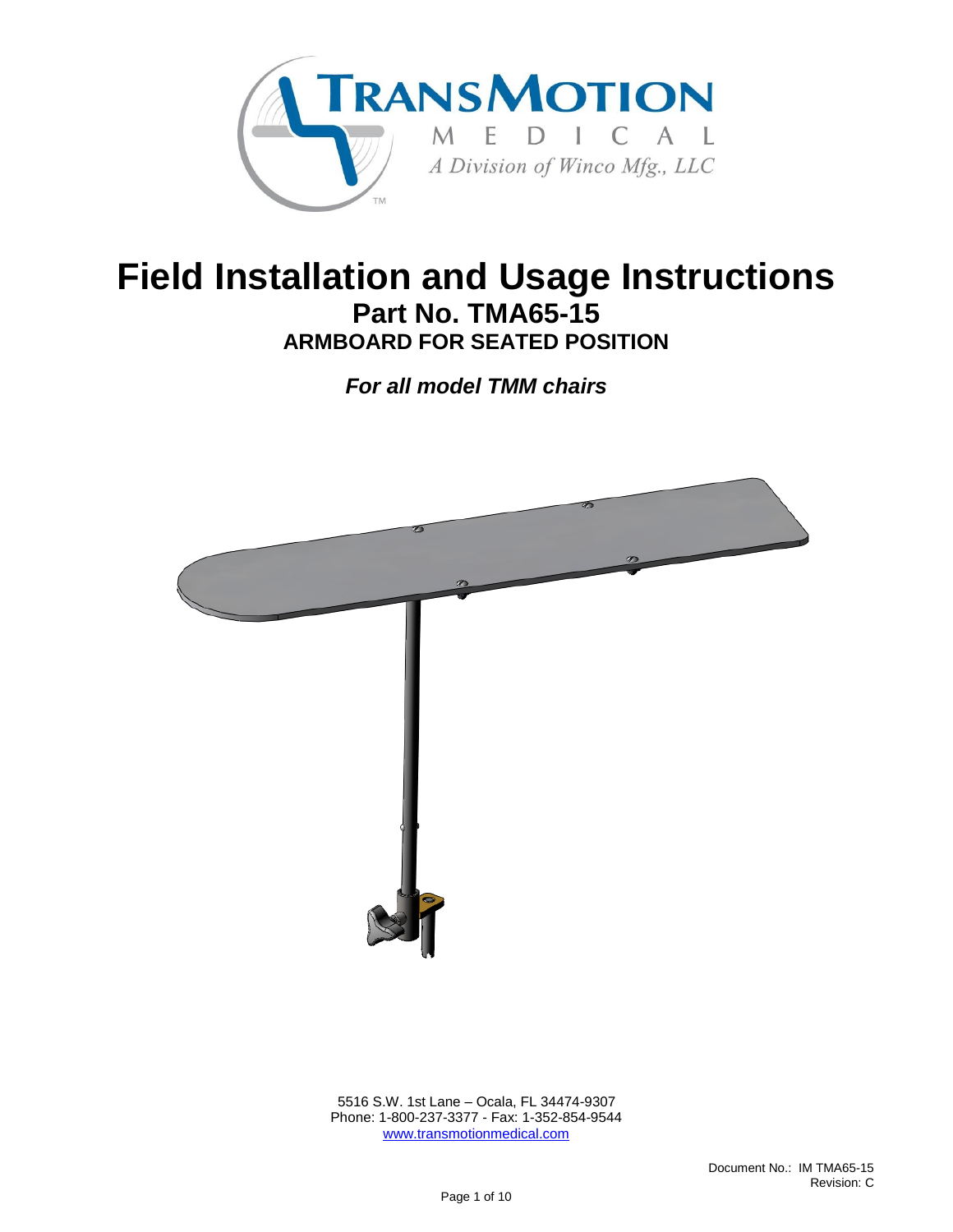## **TABLE OF CONTENTS**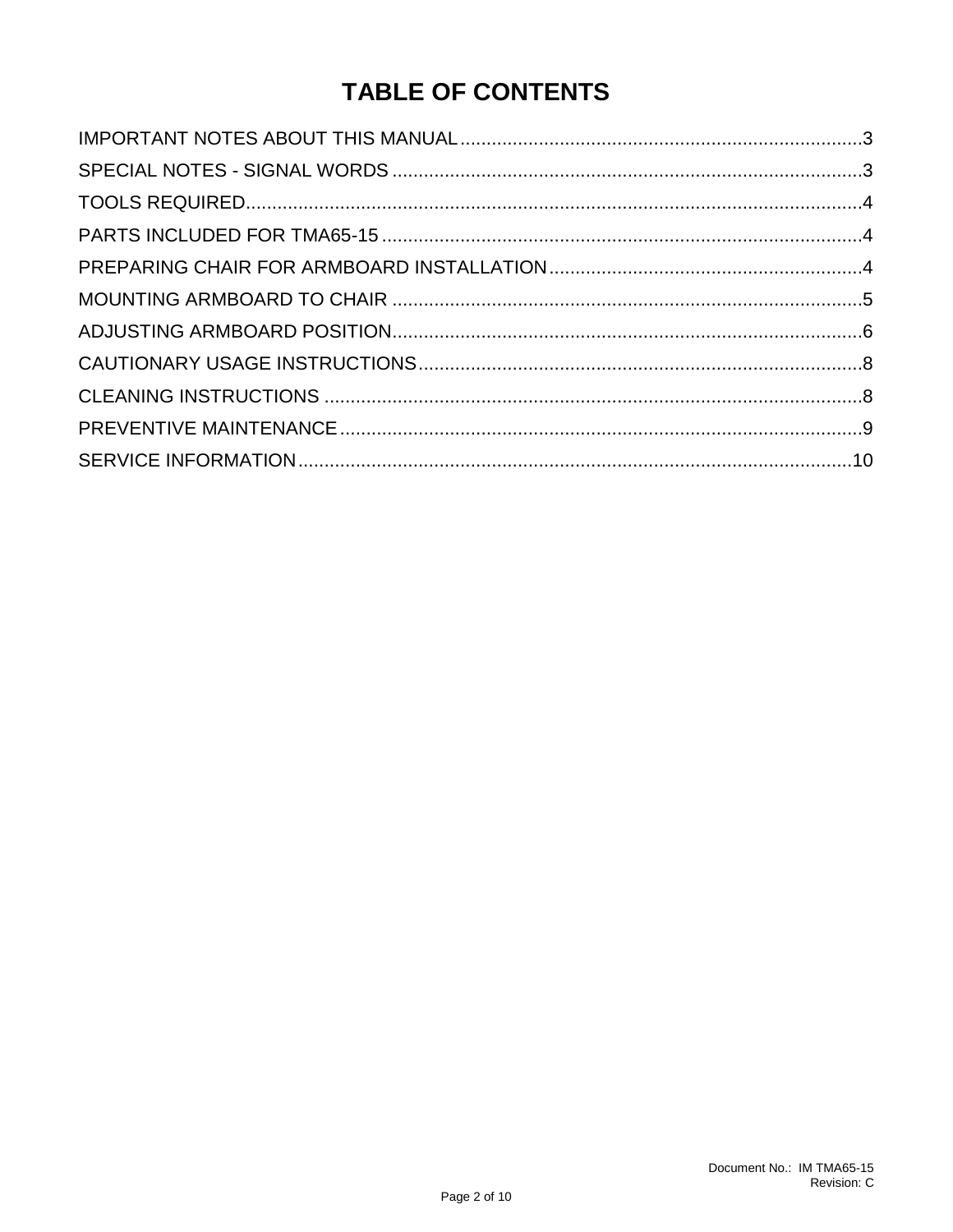### <span id="page-2-0"></span>**IMPORTANT NOTES ABOUT THIS MANUAL**

This Field Installation and Usage Instruction manual is intended to assist you with installation of your TransMotion Medical Product. Carefully read this manual before using the equipment or doing service / maintenance on it. If you are unable to understand the WARNINGS, CAUTIONS, and instructions, contact TransMotion Medical Customer Service before attempting to operate or service the equipment. Otherwise, personal injury or property damage may result.

To ensure safe operation of this device, it is essential that methods and procedures be established for educating and training staff on the safe and effective operation of the product.

TransMotion Medical reserves the right to change specifications without notice.

The information contained in this document is subject to change without notice.

Specifications listed are nominal, and operation may vary slightly from unit to unit due to tolerance variations.

Figures contained within this document may not depict exactly the model you have. This document may cover many closely related models.

### <span id="page-2-1"></span>**SPECIAL NOTES - SIGNAL WORDS**

Signal words are used in this manual and apply to hazards which could result in injury or property damage. The following is a definition of those signal words as used in this document:

#### **A DANGER**

Indicates an imminently hazardous situation which, if not avoided, will result in death or serious injury.

#### **AWARNING**

Indicates a potentially hazardous situation which, if not avoided, could result in death or serious injury.

#### **ACAUTION**

Indicates a potentially hazardous situation which, if not avoided, may result in minor or moderate injury. It may also be used to alert against unsafe practices or potential property damage hazards.

# **NOTICE**

Provides important information, makes special instructions clearer, or provides service personnel information to make maintenance easier.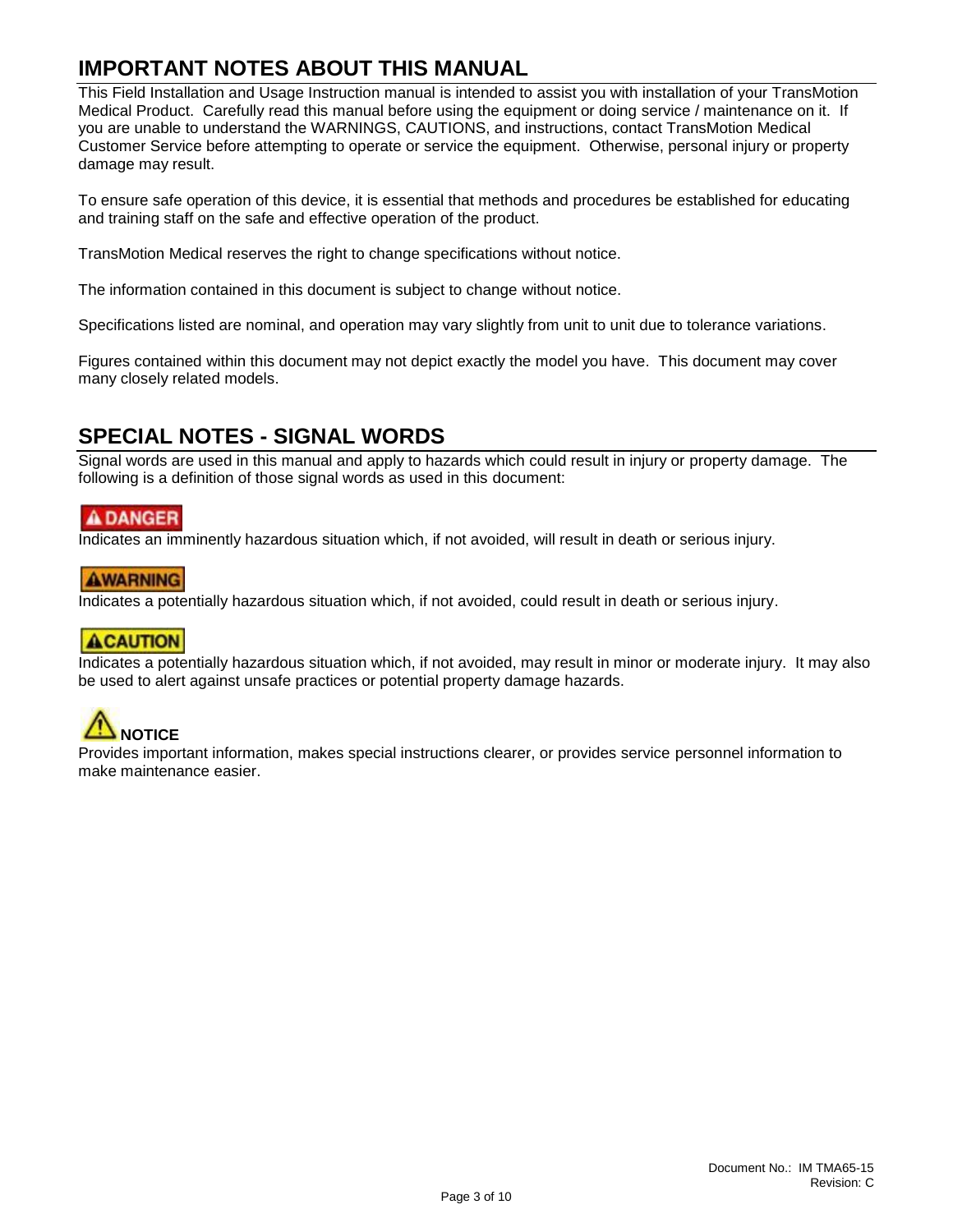## <span id="page-3-0"></span>**TOOLS REQUIRED**

Tools are not required to install Armboard.

## <span id="page-3-1"></span>**PARTS INCLUDED FOR TMA65-15**

Armboard for seated position is shipped as shown and does not require added assembly.

If any features seem damaged due to shipping, contact TMM Service Department toll-free at 1-800-237-3377.



## <span id="page-3-2"></span>**PREPARING CHAIR FOR ARMBOARD INSTALLATION**

- 1) Remove any accessory already installed in mounting holes located on each side of chair as shown to the right
- 2) Make sure holes are clear of any obstructions or debris to ensure a secure fit.



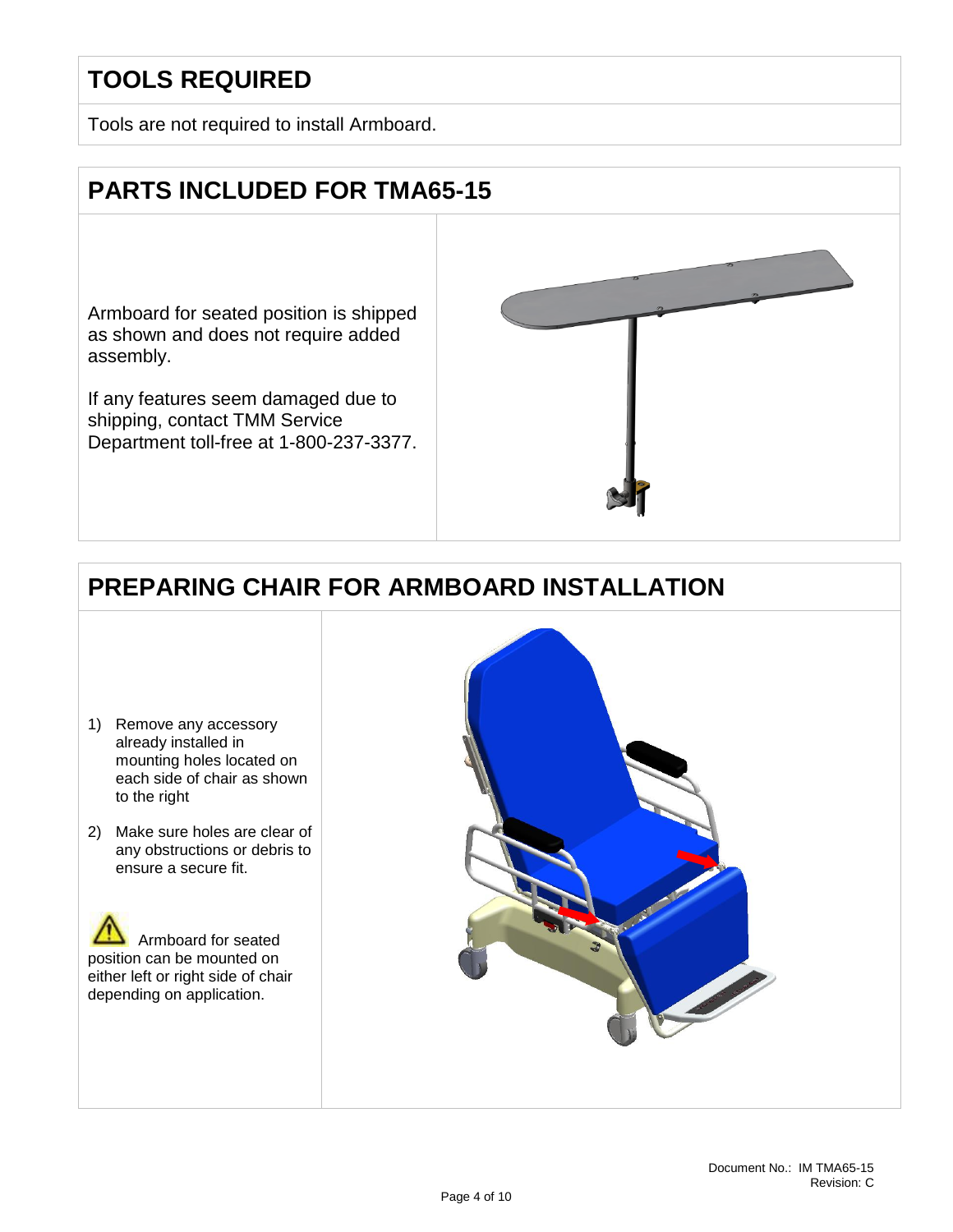## <span id="page-4-0"></span>**MOUNTING ARMBOARD TO CHAIR**

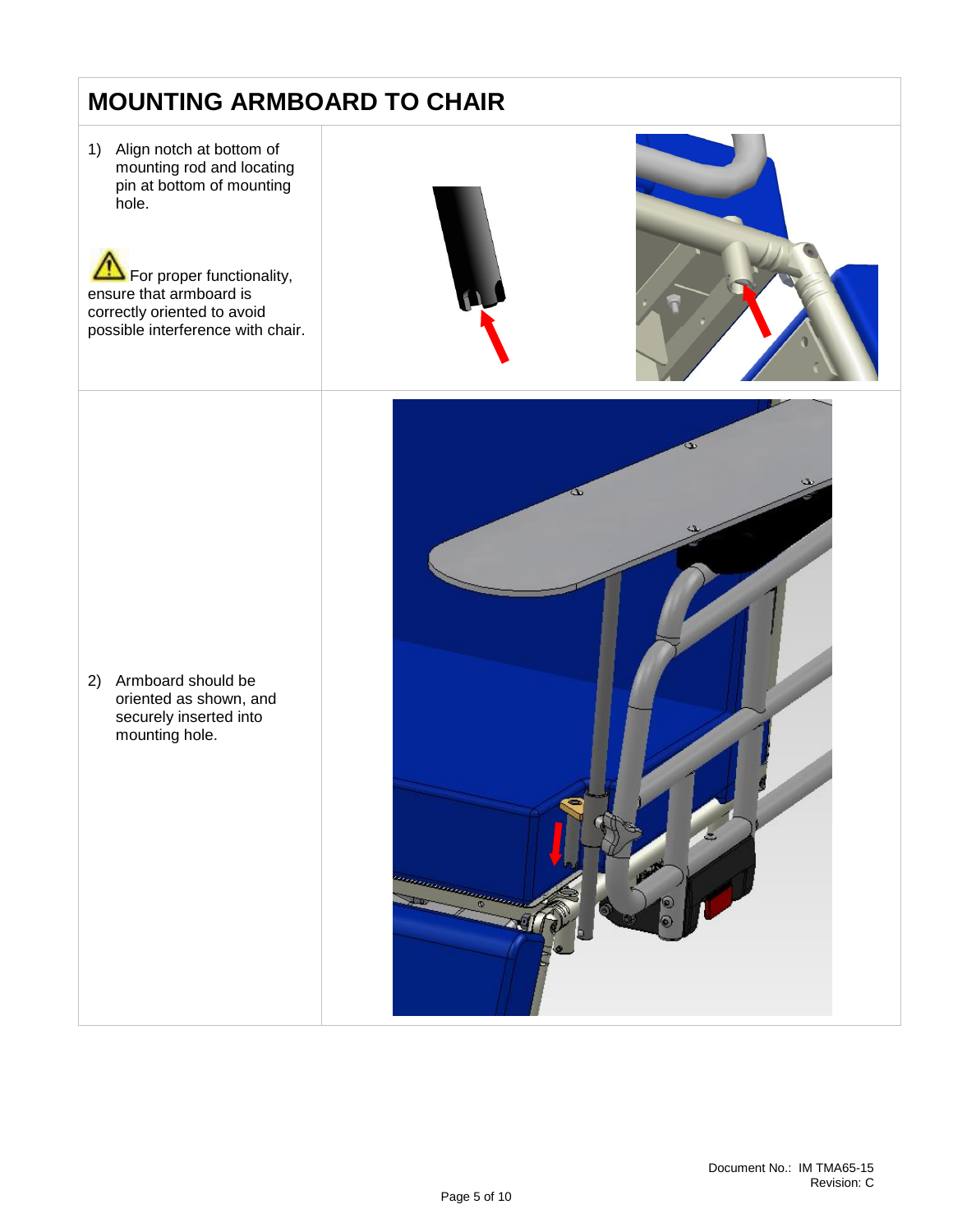3) Check mounting rod and ensure secure engagement of alignment pin and alignment notch

#### **ACAUTION**

Failure to properly secure mounting rod could result in malfunction of accessory



## <span id="page-5-0"></span>**ADJUSTING ARMBOARD POSITION**

1) Loosen knob by rotating counter clockwise to allow for armboard adjustment.

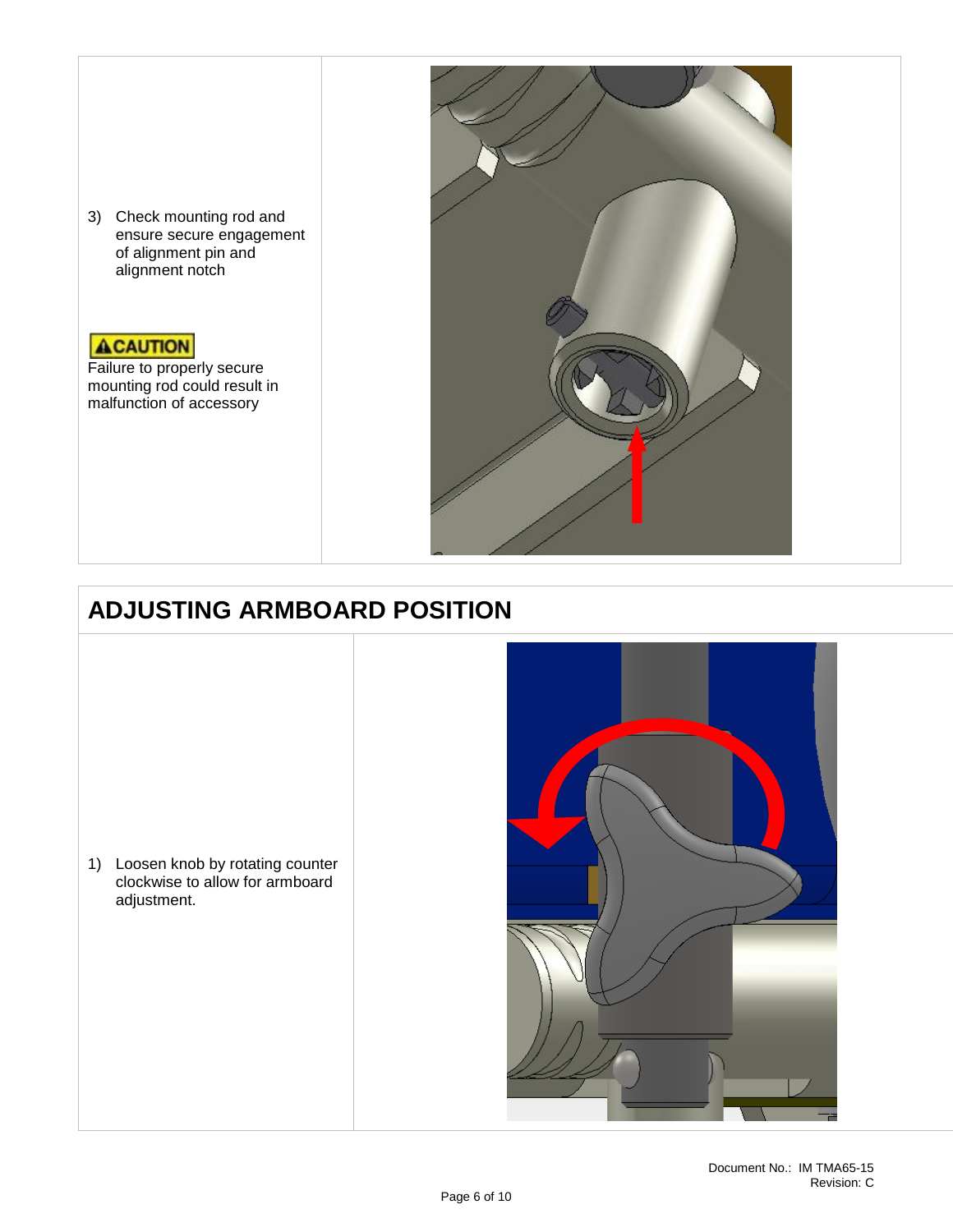2) Adjust armboard rotationally and vertically as required for desired position.



3) Rotate adjustment knob clockwise to lock armboard in desired position.

#### **ACAUTION**

Failure to tighten adjustment knob adequately could result in malfunction of device

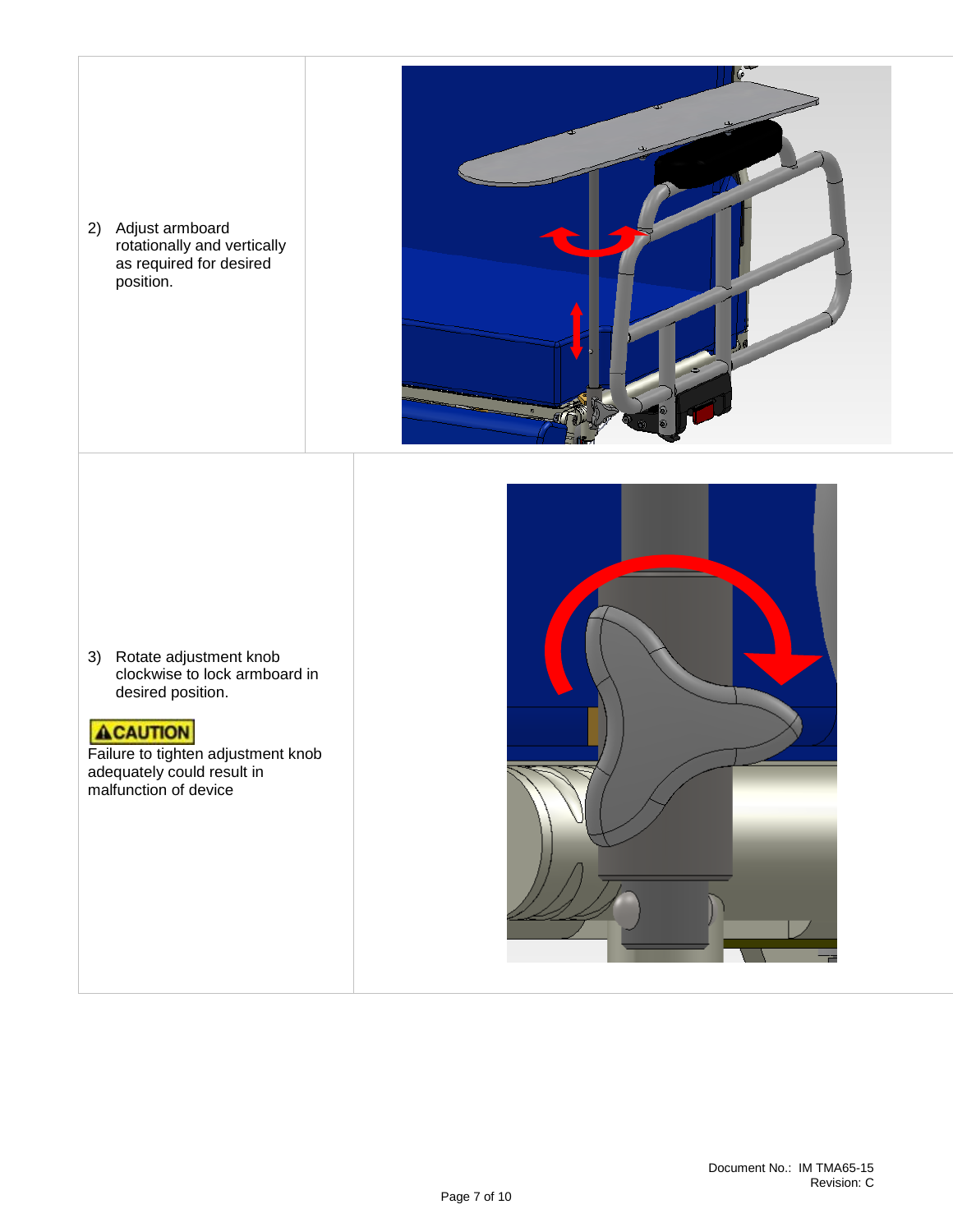### <span id="page-7-0"></span>**CAUTIONARY USAGE INSTRUCTIONS**

When using this accessory, please follow these cautionary usage instructions:

**ACAUTION** TO PREVENT PERSONAL INJURY TO MEDICAL PERSONNEL AND / OR PATIENT, ENSURE **ARMBOARD IS PROPERLY INSTALLED AND SECURELY ENGAGED PRIOR TO TRANSPORTING PATIENT / CHAIR, AND PRIOR TO USE OF ARMBOARD ACCESSORY.**

**ACAUTION ARMBOARD DOES NOT "LOCK" ONTO CHAIR AND IS ONLY HELD IN PLACE BY GRAVITY.**

### <span id="page-7-1"></span>**CLEANING INSTRUCTIONS**

**ACAUTION STEAM AND/OR PRESSURE CLEANING CHAIR WILL VOID WARRANTY**

| <b>COMPONENT</b>                                 | <b>FREQUENCY</b>                                       | <b>PROCEDURE</b>                                   | <b>CLEANING</b><br><b>AGENT</b>                              | <b>COMMENT</b>                                        |
|--------------------------------------------------|--------------------------------------------------------|----------------------------------------------------|--------------------------------------------------------------|-------------------------------------------------------|
| All Rails and Painted<br>Metal                   | As required/in<br>accordance with<br>facility policies | Wipe with damp<br>cloth and allow to<br>air dry    | Facility approved<br>detergents,<br>disinfectants &<br>water | Check for chipped<br>paint/chrome                     |
| <b>Base Cover</b>                                | As required/in<br>accordance with<br>facility policies | Wipe with damp<br>cloth and allow to<br>air dry    | Facility approved<br>detergents,<br>disinfectants &<br>water | Check for peeling or<br>missing labels                |
| Actuators and<br><b>Battery Pack</b>             | As required/in<br>accordance with<br>facility policies | Wipe with damp<br>cloth and allow to<br>air dry    | Facility approved<br>detergents,<br>disinfectants &<br>water | Clean exterior<br>surfaces only with<br>minimal water |
| Pendants                                         | As required/in<br>accordance with<br>facility policies | Wipe with damp<br>cloth and allow to<br>air dry    | Facility approved<br>detergents,<br>disinfectants &<br>water | Clean exterior<br>surfaces only with<br>minimal water |
| All Other Surfaces                               | As required/in<br>accordance with<br>facility policies | Wipe with damp<br>cloth and allow to<br>air dry    | Facility approved<br>detergents,<br>disinfectants &<br>water | Check for damage                                      |
| <b>TransMotion</b><br><b>Medical Accessories</b> | As required/in<br>accordance with<br>facility policies | Wipe with damp<br>cloth and allow to<br>air dry    | Facility approved<br>detergents,<br>disinfectants &<br>water | Check for damage                                      |
| 3rd Party<br>Accessories                         | As required/in<br>accordance with<br>facility policies | Consult manual provided by accessory manufacturer. |                                                              |                                                       |

\* Use of Facility approved detergents and disinfectants must comply with the instructions provided by the manufacturer(s) of those products.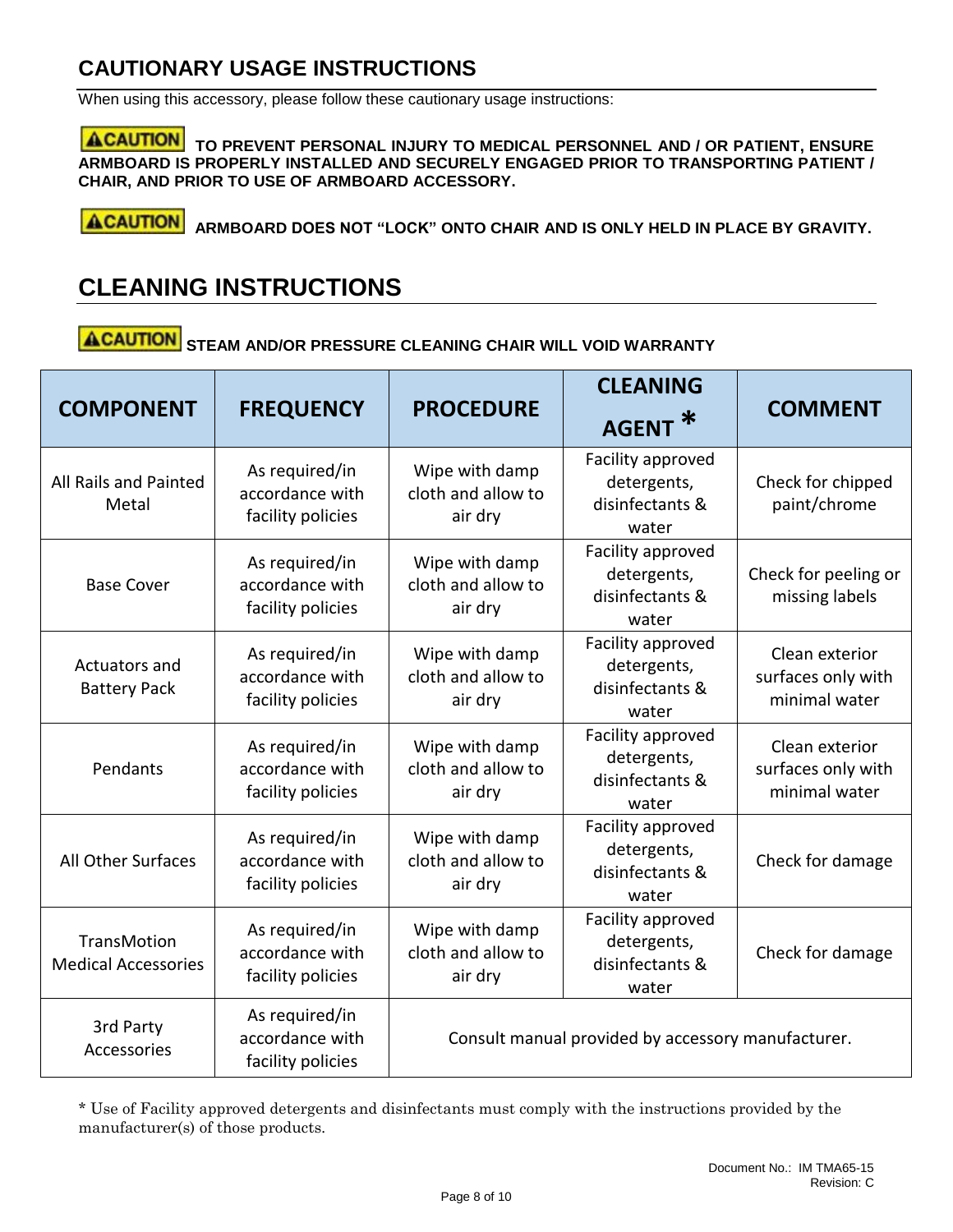### **Upholstery Care & Cleaning Instructions**

Proper care is essential in ensuring the durability and reliability of TransMotion Medical upholstery. In general, all products should be:

- 1. Cleaned
- 2. Disinfected (in accordance with facility policy)
- 3. Rinsed
- 4. Allowed to air dry

It is important to note that the terms "disinfecting" and "cleaning" should not be used interchangeably. Disinfectants alone will not provide adequate cleaning since they do not have the appropriate properties to cut grease or oil and remove grime, hair or skin oils. The appearance, feel and performance of your upholstery may diminish if not cleaned properly.

#### **Cleaning:**

Remove hair, grime and body oils. Your upholstery should be cleaned on a regular basis with a damp cloth soaked in a mild soap and water solution. Avoid harsh detergents or chemicals that could damage the finish of your product. If disinfecting with manufacturer approved chemicals or bleach, the upholstery MUST be wiped off using clean water on a damp cloth and allowed to air-dry as a final step. Failure to rinse upholstery with clean water can result in a build-up of residues that, over time, may lead to drying, cracking or other undesirable changes to appearance, feel and performance.

Retain all instructional tags for future use.

Contact the manufacturer of the fabric used in your upholstery for a current list of approved disinfectants. TransMotion Medical Customer Care can assist with identifying which upholstery was used with your Stretcher-Chair.

For customer supplied and non-standard materials, please refer to the individual manufacturer's cleaning instructions.

#### <span id="page-8-0"></span>**PREVENTIVE MAINTENANCE**

To ensure proper operation, this accessory should be inspected and maintained as described below.

| <b>COMPONENT</b>  | <b>FREQUENCY</b>   | <b>PROCEDURE</b>                                                     | <b>TOOL</b> | <b>COMMENT</b>                                                         |
|-------------------|--------------------|----------------------------------------------------------------------|-------------|------------------------------------------------------------------------|
| Locking Mechanism | Every three months | Inspect locking<br>mechanism for<br>proper tightening<br>capability. |             | Replace IV rod as<br>needed.                                           |
| Slide Mechanism   | Every three months | Inspect sliding<br>mechanism to<br>ensure free<br>movement of parts. |             | <b>Contact TMM</b><br>customer service if<br>assistance is<br>required |